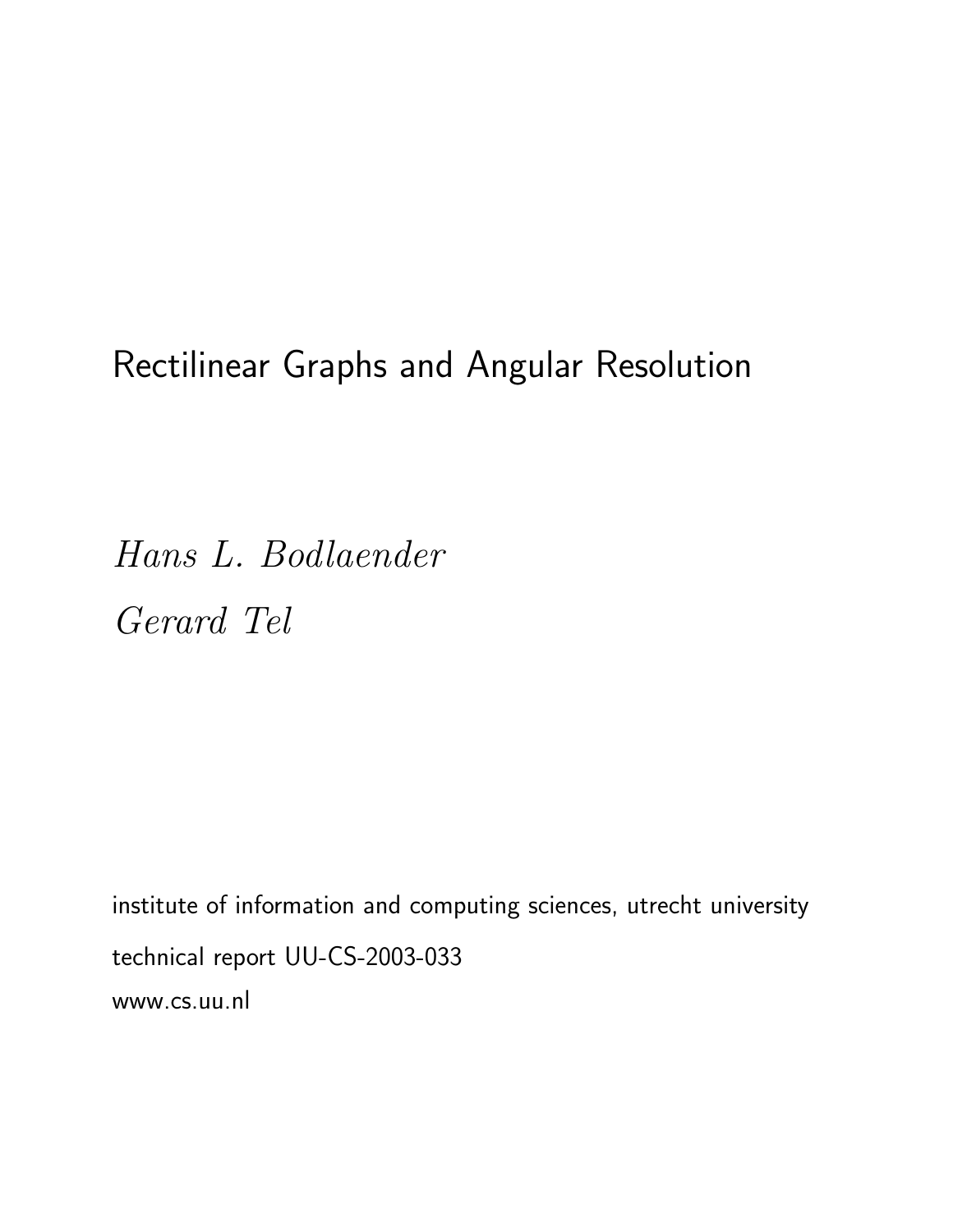## Rectilinear Graphs and Angular Resolution

Hans L. Bodlaender <sup>∗</sup> Gerard Tel †

November 2003

#### Abstract

In this note we show that a planar graph with angular resolution at least  $\pi/2$  can be drawn with all angles an integer multiple of  $\pi/2$ , that is, in a rectilinear manner. Moreover, we show that for  $d \neq 4$ ,  $d > 2$ , having an angular resolution of  $2\pi/d$  does not imply that the graph can be drawn with all angles an integer multiple of  $2\pi/d$ . We argue that the exceptional situation for  $d = 4$  is due to the absence of triangles in the rectangular grid.

Keywords : Rectilinear drawing, plane graph, angular resolution, integer flow.

### 1 Introduction

In this note, we consider straight line drawings of plane graphs. In such a drawing, each vertex is represented by a point, and an edge is represented by the straight line segment between its endpoints. We want this *straight line drawing* to be *planar*, i.e., line segments may not intersect.

Part (a) of Figure 1 shows a drawing in which all angles formed by edges joining at a node are at least  $\pi/2$ ; consequently, the drawing (and the graph) are said to have *angular* resolution  $\pi/2$ . Part (b) shows that the same plane graph can be drawn with all angles an integer multiple of  $\pi/2$ , and thus, with all edges parallel to one of the axes; such a drawing is said to be rectilinear. The main result of this note is that all plane graphs that admit a drawing of type (a) also admit a drawing of type (b).

Also, the more general question is answered: if a plane graph G has angular resolution at least  $2\pi/d$ , does it also have a planar straight line drawing with all angles an integer multiple of  $2\pi/d$ ? We show that, apart from the trivial cases  $d = 1$  and  $d = 2$ , 4 is the only value of d for which the answer is positive. Indeed, part (a) of Figure 2 shows a triangle with angular resolution  $\pi/5$ . However, because the three angles of the outer triangle sum up to  $\pi$ , and are subdivided into 5 subangles in total, the angles are fixed in any drawing

<sup>∗</sup> Institute of Information and Computing Sciences, Utrecht University, P.O. Box 80.089, 3508 TB Utrecht, The Netherlands, hansb@cs.uu.nl.

<sup>†</sup>gerard@cs.uu.nl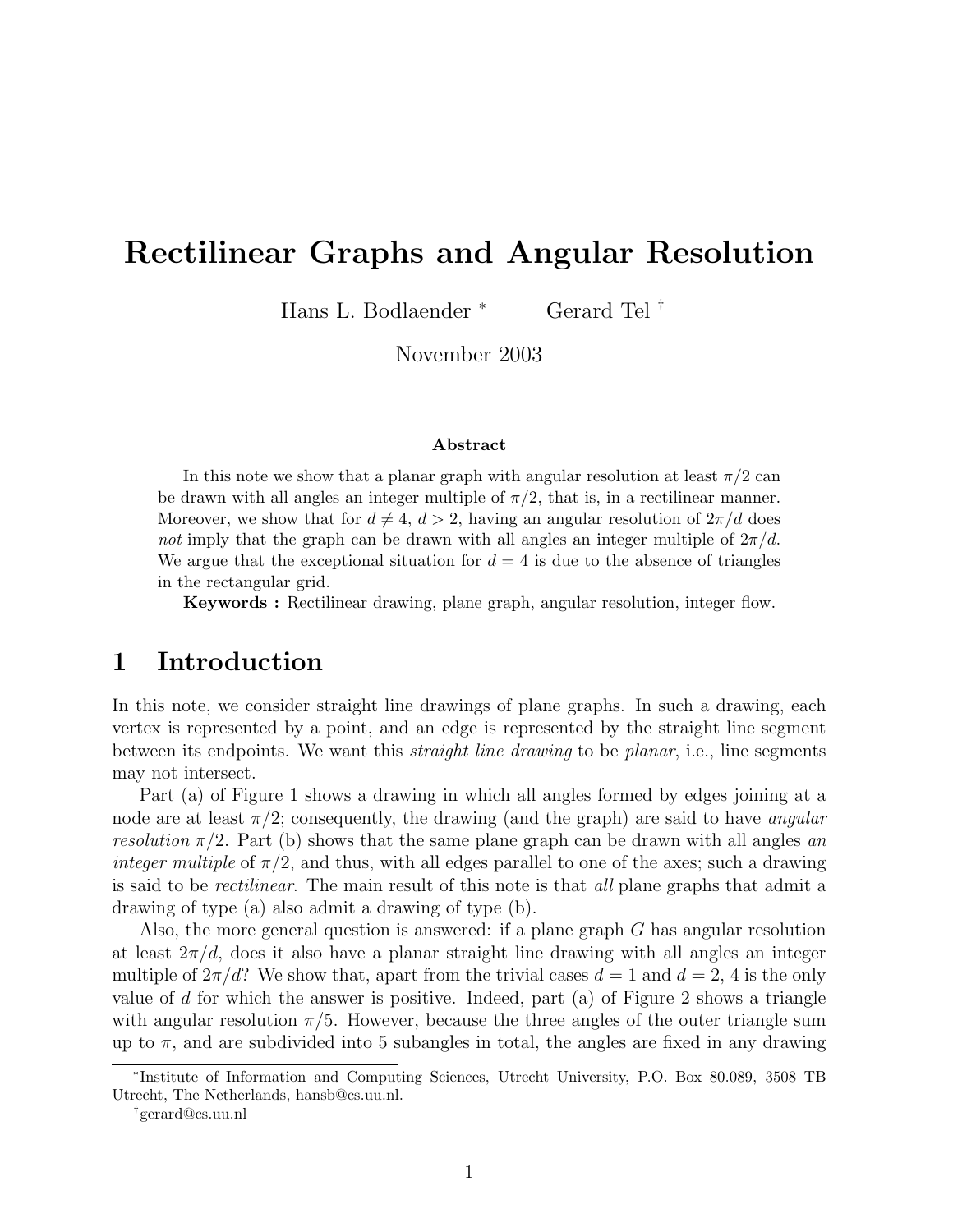

Figure 1: GRAPH WITH A.R.  $\pi/2$  AND A RECTILINEAR DRAWING

of angular resolution  $\pi/5$  of the triangle. For the triangle this implies that its shape is fixed and by connecting several of these "rigid triangles" together, a drawing can be forced to contain an angle that is not a multiple of  $\pi/5$ .

This is the organization of the paper. Section 2 contains definitions and presents the flow model for the angles in a drawing. Section 3 proves our main result. Section 4 contains the negative result for all angles other than  $\pi/2$ . Section 5 lists conclusions.

## 2 Preliminaries

Let  $G = (V, E)$  be a graph. A graph is planar if it can be drawn (in the plane) without crossing edges. An *embedding* of a planar graph  $G = (V, E)$  is a clockwise sequence of the incident edges for each vertex  $v \in V$ , such that G has a drawing where for each v, the clockwise order of its edges is as given. A plane graph is a planar graph given together with an embedding. In a drawing of a plane graph, we require that the embedding is respected. The faces of a plane graph G are defined as usual.



Figure 2: RIGID TRIANGLE AND IMPOSSIBLE GRAPH FOR  $d = 10$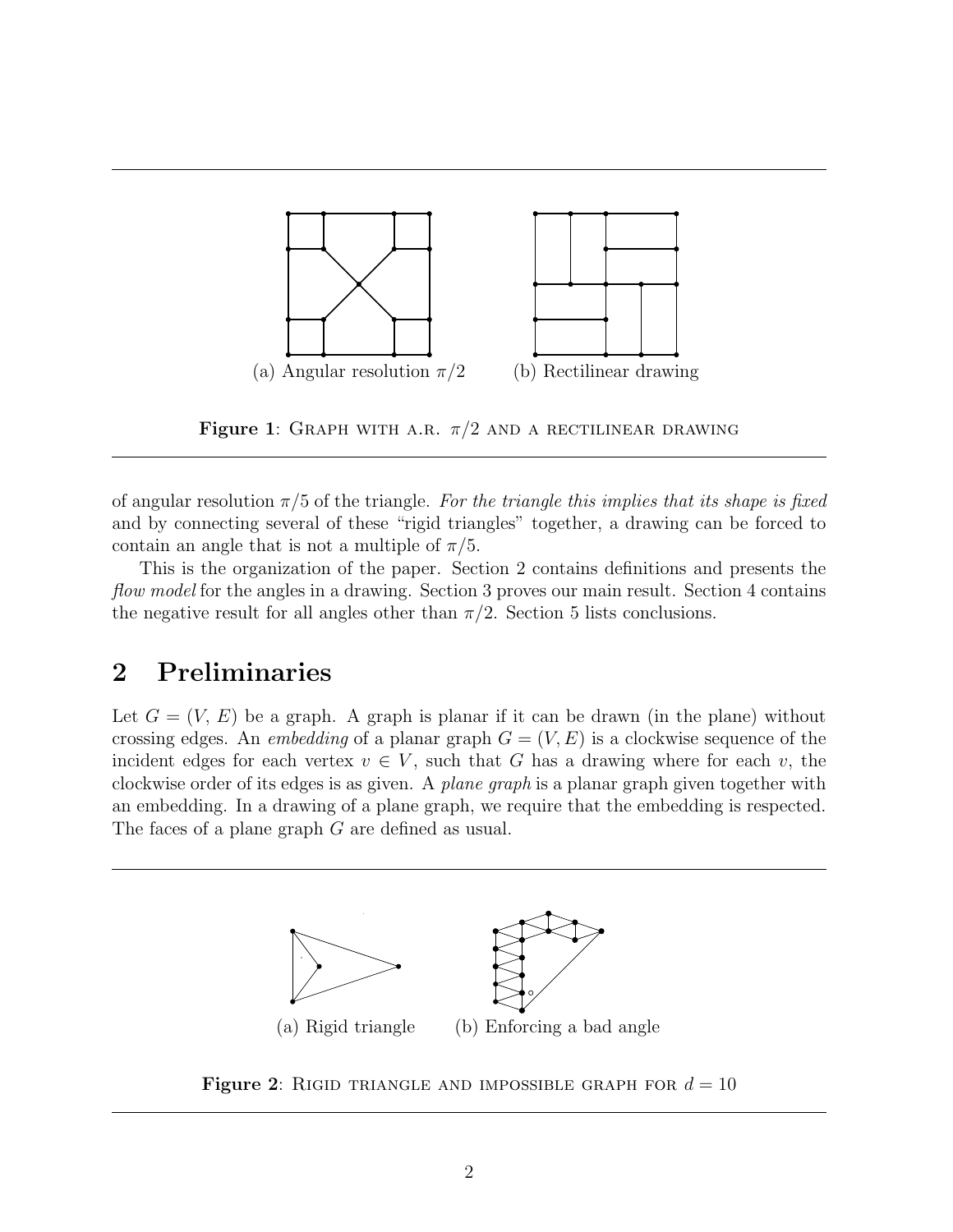#### 2.1 Classification of Drawings and Plane Graphs

Given a drawing, its *angular resolution* is the minimum angle made by line segments at a vertex. The angular resolution of a plane graph is the maximum angular resolution of any drawings.

A drawing is called *rectilinear* if all angles are a multiple of  $\pi/2$  radians; a rectilinear drawing can be rotated to have all line segments parallel to either the  $x$ - or the  $y$ -axis. A plane graph is called rectilinear if it has a rectilinear drawing.

#### 2.2 Angles and Angle Sums

A vertex of degree  $\delta$  has  $\delta$  angles: one between each two successive incident edges. Each angle belongs to one face. If v is a vertex, and f a face, then we let  $d(v, f)$  denote the number of angles incident to v that belong to face  $f$ . Note that only when  $G$  is not biconnected, and v is a cutvertex, then there will be a face f for which  $d(v, f) \geq 2$ . For every face f, we let  $a(f)$  denote the number of arcs that belong to f, i.e.,  $a(f)$  equals the number of times an edge is traversed when we go around the border of f once. In a biconnected graph,  $a(f)$  also equals the number of edges at the border of f and it equals the number of vertices on the border of f; when  $G$  is not biconnected, then we sometimes count some edges or vertices twice.

#### 2.3 The Flow Model for Angles

The embedding contained in a plane graph defines the position of the nodes in a qualitative manner, but to convert the embedding to a drawing, in addition two more things need be specified: the angles between the edges at each node, and the length of all edges.

Tamassia [Tam87] has shown that the angle values in a drawing satisfy the constraints of a suitably chosen multi-source multi-sink flow network. In any drawing, the angles around a node sum up to  $2\pi$  and if an internal face is drawn as an a-gon its angles sum up to  $\pi(a-2)$ . (The angles of the outer face with a edges sum up to  $\pi(a+2)$ .)

**Definition of flow networks and flows.** A *(multi-source multi-sink)* flow network is a directed graph  $H = (N, A)$ , given together with functions  $d : N \to \mathbb{R}, \ell : A \to \mathbb{R}_{0+}$ , and  $c : A \to \mathbb{R}_{0+}$ . Here  $d(v)$  is the demand at vertex v,  $\ell(a)$  (lower bound for a) denotes the minimum flow across arc a, and  $c(a)$  (capacity of a) is the maximum flow across a.

A flow in a multi-source multi-sink flow network is a function  $\psi : A \to \mathbb{R}_{0+}$ , satisfying

- 1. the arc constraints: for all  $a \in A$ ,  $\ell(a) \leq \psi(a) \leq c(a)$ .
- 2. the *demand constraints*: for all  $v \in N$ ,  $\overline{\phantom{0}}$  $(w,v) \in A$   $\psi((w,v)) \overline{ }$  $(v,w) \in A \psi((v,w)) = d(v),$ i.e., the net flow into node  $v$  equals its demand.

Flow  $\psi$  is an *integer flow* if for each  $a \in A$ ,  $\psi(a) \in \mathbb{N}$ .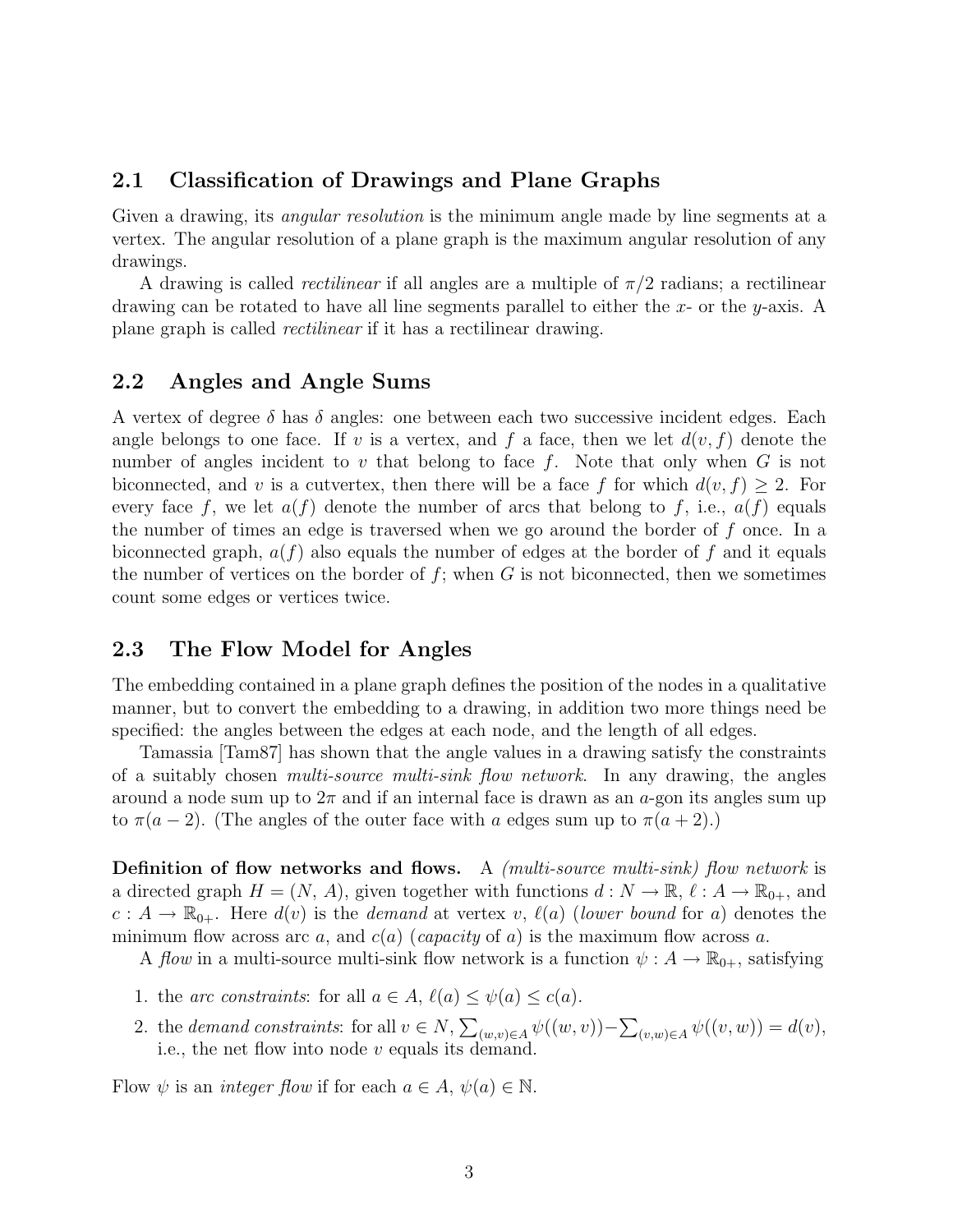

Figure 3: THE FLOW MODEL FOR THE GRAPH IN FIGURE  $1(A)$ 

Angle constraints modeled as flow. In the sequel we shall express angles in terms of the *angle unit*  $\pi/2$  radians, thus an orthogonal angle has size 1 and a straight angle has size 2. The reason is that we want angles that are a multiple of  $\pi/2$  radians to correspond to integer values in flows.

Tamassia's [Tam87] *flow model* for angle computations considers angles in a drawing to be flow transported from nodes to faces of the graph. That is, the nodes of H are the vertices and faces of  $G$ , and there is an arc in  $H$  from any vertex to each of the faces it is adjacent to. Let F be the set of faces of G; then  $H = (N, A)$  where  $N = V \cup F$  and

 $A = \{(v, f) : v \in V, f \in F, v \text{ is on the boundary of } f\}.$ 

We now define the demands, minimum flows, and capacities. Because the angles around a node of G sum to 4 units, a vertex node has demand  $d(v) = -4$ , i.e., it produces 4 flow. Because the angles around an internal face of G with a points sum to  $2a - 4$  units, a face node f has demand  $d(f) = 2a(f) - 4$ . If f is the exterior face, then  $d(f) = 2a(f) + 4$ . Because in a drawing with angular resolution  $\pi/2$  radians, each angle measures at least 1 unit (and vertex v contributes  $d(v, f)$  times to face f), arc  $(v, f)$  has flow lower bound  $d(v, f)$ . Because no angle can ever be larger than 4 units, arc  $(v, f)$  has capacity 4.

Relations between flows and drawings. The following two results are known.

**Theorem 2.1** If plane graph G has a drawing with angular resolution 1 unit ( $\pi/2$  radians), then the associated flow network H admits a flow.

Theorem 2.2 (Tamassia [Tam87]) If the flow network H associated to plane graph G admits an integer flow, then G has a rectilinear drawing.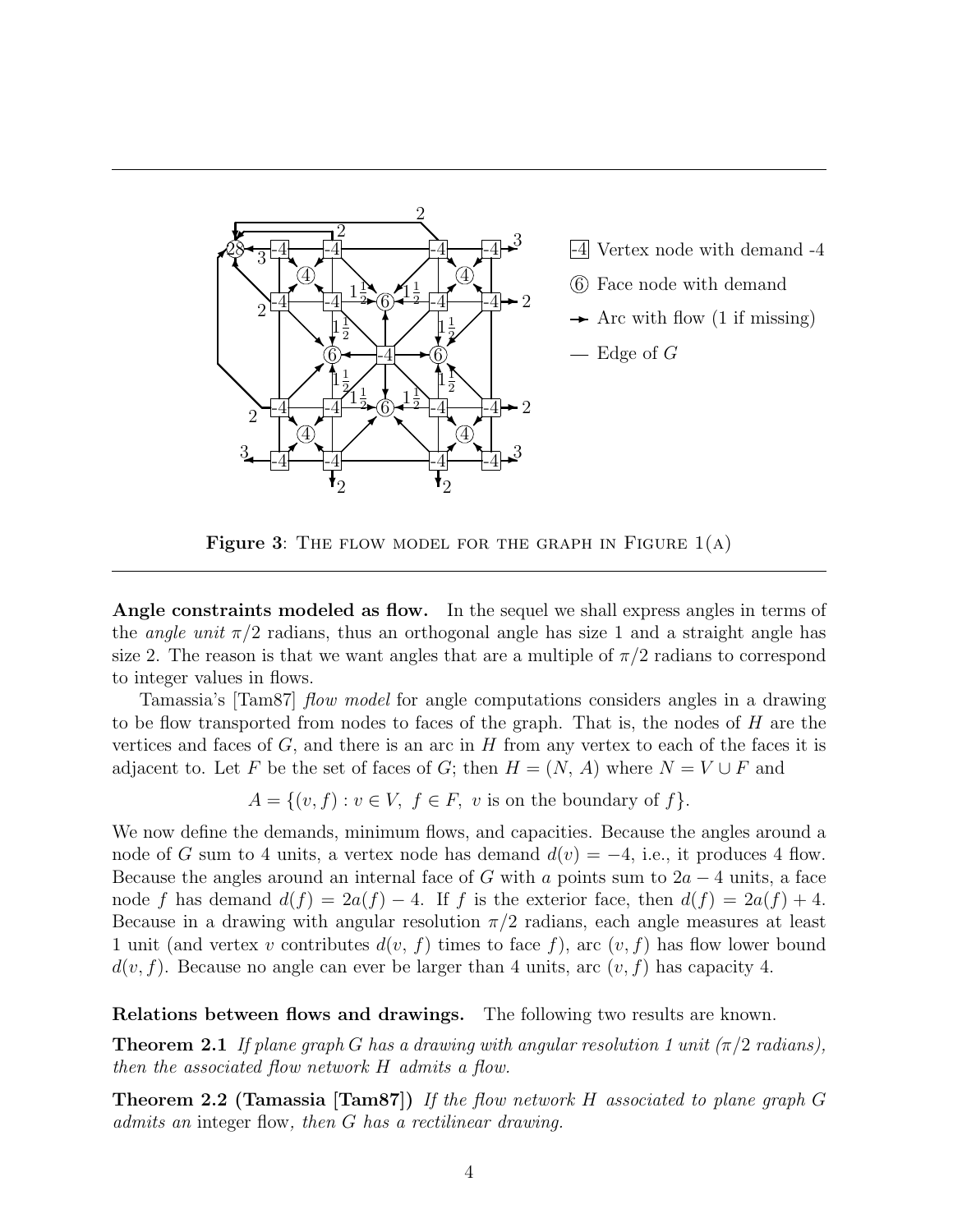## 3 Angular Resolution  $\pi/2$  Implies Rectilinear

Our main result is obtained by combining Theorems 2.1 and 2.2 with a result from standard flow theory.

**Theorem 3.1** If a graph has angular resolution  $\pi/2$ , then it is rectilinear.

**Proof.** Assume G has angular resolution  $\pi/2$  radians. By definition it has a drawing with angular resolution 1 unit, hence by Theorem 2.1 the associated flow network admits a flow. It is known from flow theory (see, e.g., [Sch03, Chapter 10, 11]) that if a flow network with integer constraints admits a flow, then it admits an integer flow. By Theorem 2.2, G has a rectilinear drawing.  $\triangle$ 

We invite the reader to verify that the flow in Figure 3 can be modified into an integer flow by replacing the  $1\frac{1}{2}$  values to 1 and 2 alternatingly and that the drawing in Figure 1(b) corresponds to the resulting integer flow.

## 4 Generalisation to Other Angles

This section answers the question for what values of  $d$  it is the case that any plane graph with angular resolution  $2\pi/d$  radians has a drawing in which all angles are integer multiples of  $2\pi/d$ .

The cases  $d = 1$  and  $d = 2$  are somewhat trivial. Any drawing in which all angles are at least  $2\pi$  (or  $\pi$ , respectively) radians, only contain angles that are a multiple of  $2\pi$  (or  $\pi$ , respectively) radians. These drawings allow only one (or two, respectively) edges to join at a node. The classes of drawable graphs are collections of isolated edges (or paths, respectively).

The case of *odd d* is somewhat degenerate as, while drawings are supposed to be built up of straight lines, a straight angle at a vertex is not allowed. Let  $C_k$  denote the cycle with  $k$  vertices and  $k$  edges.

**Proposition 4.1** Let  $d \geq 3$  odd; then  $C_{2d+1}$  has angular resolution  $\frac{2d-1}{2d+1}\pi > 2\pi/d$ , but has no drawing with all angles an integer multiple of  $2\pi/d$ .

**Proof.** The total of all inside angles of any drawing of  $C_{2d+1}$  (necessarily as a face with  $2d + 1$  points) equals  $(2d - 1) \cdot \pi$ .

So, if we draw  $C_{2d+1}$  as a regular  $(2d+1)$ -gon, then all inside angles have the same size  $(2d-1)\pi/(2d+1) > 2\pi/d$ , and all outside angles are larger than  $\pi$ , hence the angular resolution of  $C_{2d+1}$  is at least  $2\pi/d$ .

But  $C_{2d+1}$  does not have a drawing with all angles an integer multiple of  $2\pi/d$ , as  $(2d-1) \cdot \pi$  is not an integer multiple of  $2\pi/d$ .  $\Delta$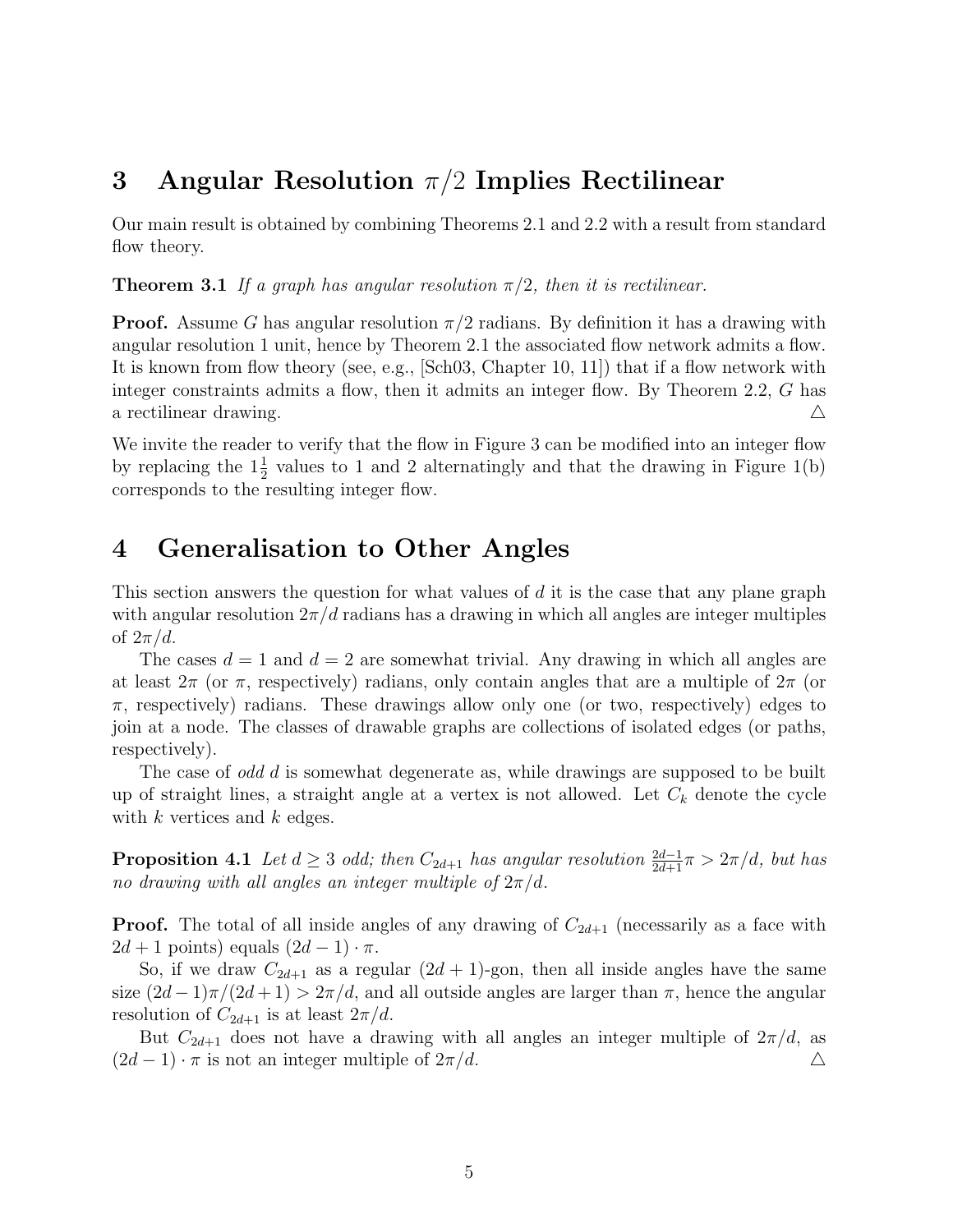

Figure 4: RIGID TRIANGLES AND THE CRANE  $C_{d',6,2}$ 

In the remainder of this section  $d = 2d'$  is even and larger than 4. Measuring angles in units of  $\pi/d'$  radians, we observe that the angles of any triangle add to exactly d'units. By dissecting the angles into  $d'$  parts, each of which must be at least one unit in a drawing with angular resolution  $2\pi/d$  radians, we in fact fix the shape of the triangle in any such drawing, and we call these gadgets *rigid triangles*.

To simplify the construction, we take these basic elements to be isosceles. The graph  $T_{d'}$  has a top node t and base nodes  $b_1$  and  $b_2$ , forming a cycle. For even d', t has a third neighbor i, inserted between  $b_2$  and  $b_1$  in the planar embedding. Each base node has  $\frac{d'-3}{2}$  $\frac{-3}{2}$  neighbors, also located inside the triangle; see Figure 4. The graph  $T_{d'}$  has an angular resolution  $2\pi/d$  radians, and in every drawing with that resolution, each segment of each angle measures exactly  $\pi/d'$  radians, that is, the proportions of  $T_{d'}$  are fixed in every drawing. The ratio between base length and height of the rigid triangle in such a drawing,  $b_{d'}$  can be computed as  $b_{d'} = \frac{2}{\tan((d'-))}$  $rac{2}{\tan(\lfloor \frac{d'-1}{2}\rfloor \cdot (\frac{\pi}{d'}))}$ .

The crane graph  $C_{d',k,l}$  contains  $1 + 2k + 4l$  copies of  $T_{d'}$  joined together. A central triangle is extended with a leg consisting of k pairs of triangles on one side, and an arm consisting of l quartets of triangles on the other side. In any drawing where all internal angles of the triangles satisfy the constraint for angular resolution  $\pi/d'$ , the angle  $\alpha$  at the bottom of the drawing satisfies tan  $\alpha = \frac{k \cdot b_{d'}}{2l}$  $\frac{b_{d'}}{2l}$ . By choosing k and l, any angle between  $\pi/d'$ and  $\pi/2$  radians can be approximated arbitrarily closely, contradicting the possibility to draw any crane with all angles a multiple of  $\pi/d'$  radians.

**Theorem 4.2** For each  $d' > 2$ ,  $\beta \geq \pi/d'$ ,  $\epsilon > 0$ , there exists a graph  $G = C_{d',k,l}$  such that

- 1. G has angular resolution  $\pi/d'$  radians;
- 2. each drawing of G with angular resolution  $\pi/d'$  contains an angle  $\alpha$  such that  $|\alpha-\beta|$  <  $\epsilon.$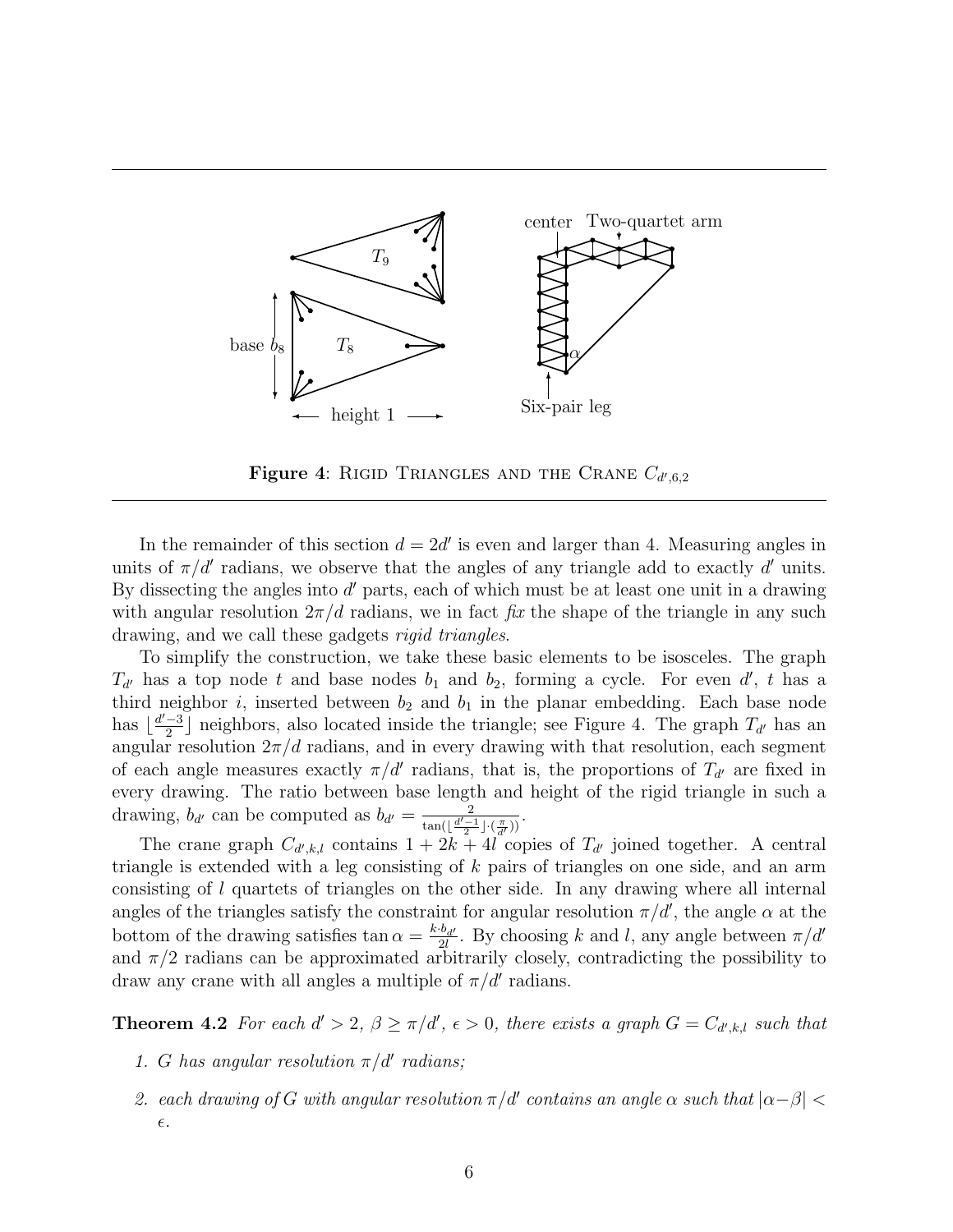

Figure 5: ORTHOGONAL AND NON-ORTHOGONAL MOVEMENTS

## 5 Conclusions

To convert a plane graph into a drawing, two things need be done, namely, computing all angles between edges, and computing the edge lengths. The angle values must satisfy vertex constraints (the angles around a vertex have sum  $2\pi$ ) and face constraints (the angles around f have sum  $\pi(f(a) - 2)$ , which can be expressed in a flow model.

Our note compares two types of drawings, namely (1) those where all angles are at least  $2\pi/d$  (angular resolution) and (2) those where all angles are an integer multiple of  $2\pi/d$ . The flow model introduced by Tamassia [Tam87] implies that if angles can be assigned satisfying (1), then it is also possible to assign all angles satisfying (2). However, only in the special case  $d = 4$  it is also possible to assign edge lengths in such a way that a drawing results.

When drawing graphs in a rectilinear way, the drawing is built up from rectangular elements and in such drawings it is possible to shift parts of the drawing without disrupting angles in other parts; see Figure 5. Indeed, a rectangle can be stretched in one direction while preserving the orthogonality of its angles. In a drawing containing triangles, this is not possible, because stretching a triangle in one direction changes its angles. We therefore conclude that the special position of  $d = 4$  in the studied problem is due to the absence of triangles in a rectilinear grid.

A plane graph G with for each angle its size specified is called an *angle graph*. It is not only so that it is sometimes not possible to draw an angle graph in a planar way, as follows from Section 4, but determining for an angle graph whether one can assign edge lengths such that it gets a planar drawing, is NP-hard. This was shown by Garg [Gar95, Gar96], and holds even if all angles are a multiple of  $\pi/12$ , or when G is triconnected and angles are a multiple of  $\pi/36$ . Garg also gives a polynomial time algorithm to test planarity of series parallel angle graphs. The testing for planarity for other special cases of angle graphs (e.g., k-outerplanar graphs) remains an interesting open problem.

The observations in this note can be extended to the situation where the embedding is free; that is, only a (planar) graph is given and the question is, what type of drawings does it admit. For the positive result (for  $d = 4$ ), if the graph has some drawing with angular